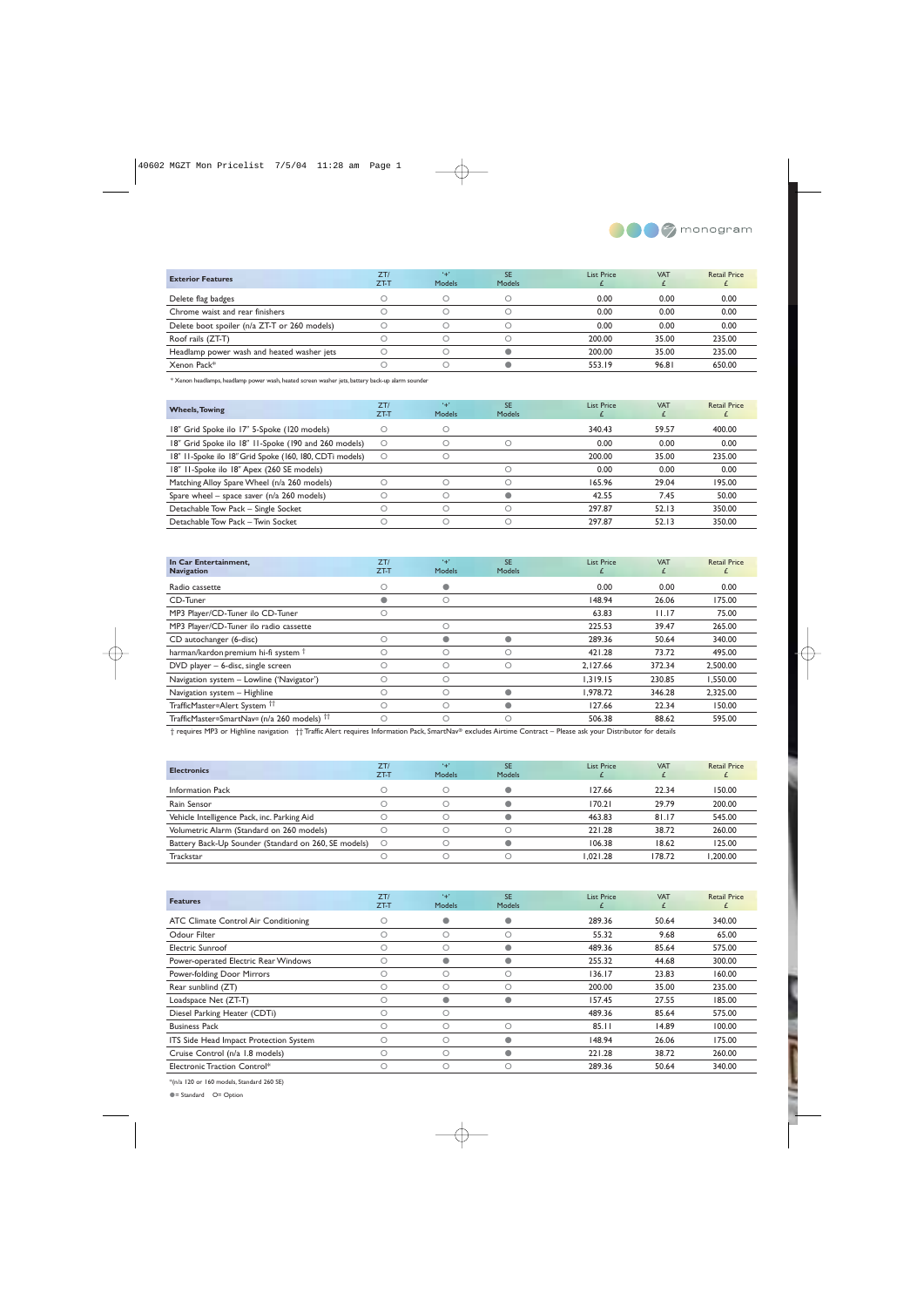Every new MG comes with a standard three year/60,000 mile warranty,\* whichever comes first. (There is no limit to mileage in the first year after purchase). Included in this package is MG Rover's exclusive one year roadside assistance service.\*\*Please apply to your Distributor at the time of purchase for full details of the manufacturer's terms and conditions.

\*Made up of a 12 month unlimited mileage warranty plus MG Rover's 2nd and 3rd year 60,000 mile<br>Extended Warranty, subject to terms and conditions. The Extended Warranty will only apply to<br>the extent that the 12 month unlim All Models

For delivery availability information contact your Distributor.The 'On the Road' price includes Government Road Fund Licence (amount payable dependent on  $CO<sub>2</sub>$  emissions, Please consult your Distributor for details – subject to statutory changes) and a £38 Government Vehicle First Registration Fee

Fuel supplied by the Distributor and other goods or services supplied by agreement between the customer and the Distributor are not included. The 'On the Road' Price includes number plates, delivery to the Distributor's premises, 'On the Road' costs and free initial servicing. Please see manufacturer's information for details.

#### Vehicle Excise Duty

Warranty<br>
Every new MG comes with a slandard three year/60,000 mile warranty, "whicheve the compiled by the Distributor and other goods or services supplied by<br>
Every new MG comes with a slandard three year/60,000 mile war Cars registered from 1st March 2001 will be subject to a new system for defining the Vehicle Excise Duty ('Car Tax') that is applicable to that car. This scheme has been introduced by the Government to enable consumers to benefit from purchasing more fuel efficient cars i.e. the more fuel efficient the car the less Vehicle Excise Duty payable. All registrations are still subject to the Government First Registration Fee of £38. Please refer to the individual model pricing sections for information on which Tax Band rate has been applied to achieve 'On The Road' prices (subject to statutory change).



MG Rover Group PO Box 41 Longbridge Birmingham B31 2TB www.mgcars.co.uk

© MG Rover Group Ltd 2004.

**Important Notice:** MG Rover Group is constantly seeking ways to improve the specification, design and production of its vehicles and alterations take place continually. Whilst every effort is made to produce up to date literature, this UK market brochure should not be regarded as an infallible guide to current specifications, nor does it constitute an offer for the sale of any particular vehicle. Distributors are not agents of MG Rover Group and have absolutely no authority to bind MG Rover Group by any express or implied under-taking or representation. Any reference in this brochure to speed or performance should not be taken as an<br>encouragement to drive either dangerously or at speeds in<br>excess of the national limit. If you require any further<br>information regarding MG Rover products or services,<br>plea pleased to assist

Publication number: 6205

**YOUR LOCAL DISTRIBUTOR IS**

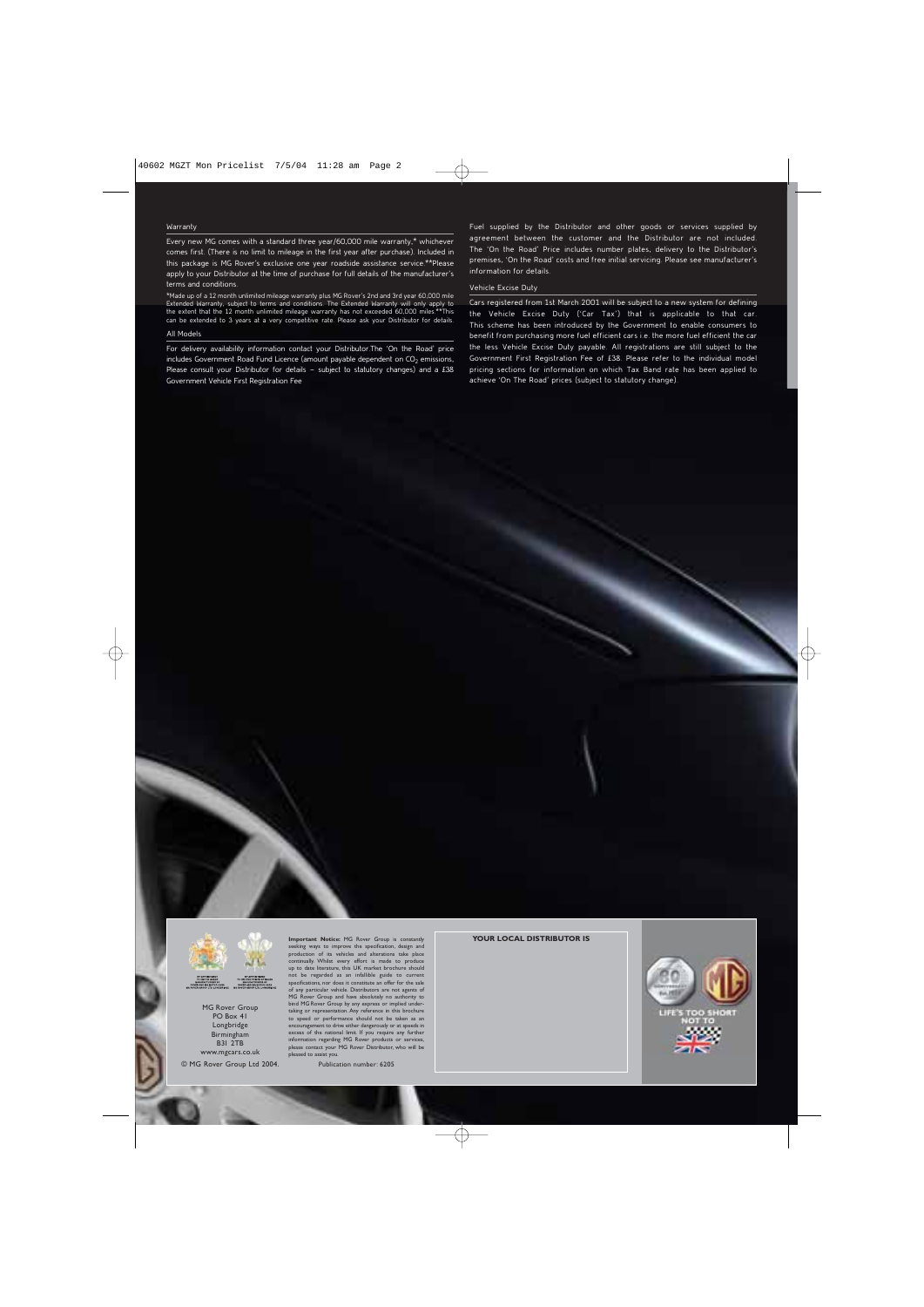

# **ZT | ZT-T**

## **Price List & Option Availability Guide**

**Effective Date: 2nd February 2004**

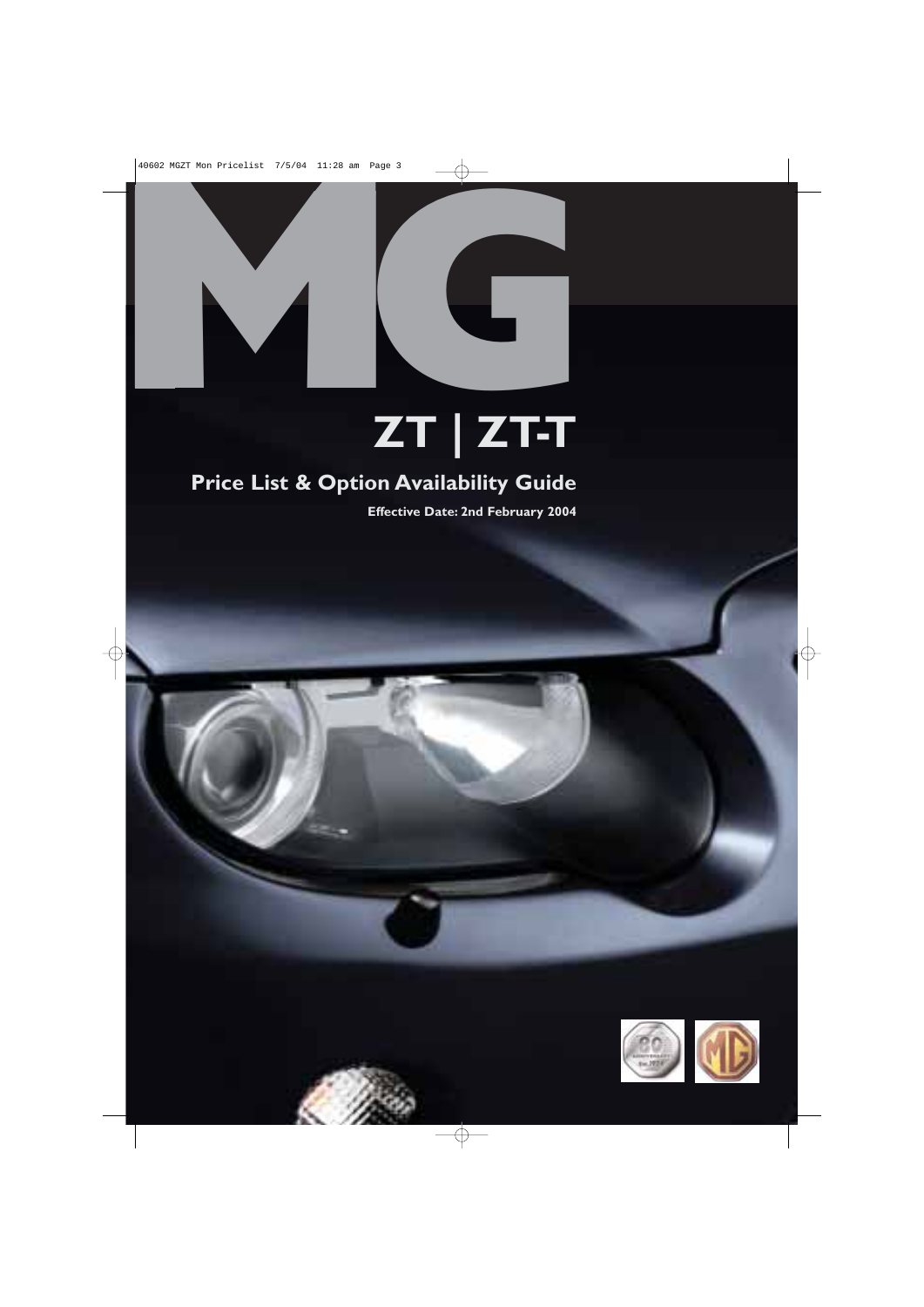#### **MG ZT & ZT-T** Price List

| <b>MG ZT 2004MY</b>                   | <b>List Price</b> | <b>VAT</b><br>£ | <b>Published</b><br>Retail Price £ | CO <sub>2</sub> | Tax Band*      | <b>VED</b><br>£ | <b>First Registration</b><br>Fee £ | On the<br>Road Price £ |
|---------------------------------------|-------------------|-----------------|------------------------------------|-----------------|----------------|-----------------|------------------------------------|------------------------|
| <b>MG ZT 120</b>                      | 13.652.77         | 2.389.23        | 16.042.00                          | 84              | $\mathsf{C}$   | 145.00          | 38.00                              | 16.225.00              |
| MG ZT+ 120                            | 14,180.43         | 2.481.57        | 16,662.00                          | 184             | $\overline{C}$ | 145.00          | 38.00                              | 16.845.00              |
| MG ZT 160 (1.8T)                      | 16.337.87         | 2.859.13        | 19.197.00                          | 194             | D              | 160.00          | 38.00                              | 19,395.00              |
| MG ZT+ 160 (1.8T)                     | 16,848.5          | 2,948.49        | 19,797.00                          | 194             | D              | 160.00          | 38.00                              | 19,995.00              |
| MG ZT+ 180 Sports Auto                | 18,891.06         | 3,305.94        | 22,197.00                          | 259             | D              | 160.00          | 38.00                              | 22,395.00              |
| MG ZT 180 Sports Auto SE              | 22,291.06         | 3,900.94        | 26,192.00                          | 259             | D              | 160.00          | 38.00                              | 26,390.00              |
| MG ZT+ 190                            | 18,635.74         | 3,261.26        | 21,897.00                          | 239             | D              | 160.00          | 38.00                              | 22,095.00              |
| <b>MG ZT 190 SE</b>                   | 22.035.74         | 3,856.26        | 25,892.00                          | 239             | D              | 160.00          | 38.00                              | 26,090.00              |
| <b>MG ZT 260 V8</b>                   | 24,082.55         | 4,214.45        | 28,297.00                          | 314             | D              | 160.00          | 38.00                              | 28,495.00              |
| MG ZT 260 V8 SE                       | 28,333.62         | 4,958.38        | 33,292.00                          | 314             | D              | 160.00          | 38.00                              | 33,490.00              |
| MG ZT+ CDTi                           | 16.869.79         | 2.952.21        | 19,822.00                          | 163             | B              | 135.00          | 38.00                              | 19.995.00              |
| MG ZT+ 131 CDTi                       | 17,380.43         | 3.041.57        | 20.422.00                          | 163             | B.             | 135.00          | 38.00                              | 20,595.00              |
|                                       |                   |                 |                                    |                 |                |                 |                                    |                        |
| <b>MG ZT-T 2004MY</b>                 | <b>List Price</b> | <b>VAT</b><br>£ | <b>Published</b><br>Retail Price £ | CO <sub>2</sub> | Tax Band*      | <b>VED</b><br>£ | <b>First Registration</b><br>Fee £ | On the<br>Road Price £ |
| MG ZT-T 120                           | 14,503.83         | 2,538.17        | 17,042.00                          | 184             | $\mathsf{C}$   | 145.00          | 38.00                              | 17,225.00              |
| MG ZT-T+ 120                          | 15,031.49         | 2,630.5         | 17,662.00                          | 84              | $\subset$      | 145.00          | 38.00                              | 17,845.00              |
| MG ZT-T 160 (1.8T)                    | 17.188.94         | 3.008.06        | 20.197.00                          | 194             | D              | 160.00          | 38.00                              | 20.395.00              |
| MG ZT-T+ 160 (1.8T)                   | 17,699.57         | 3,097.43        | 20,797.00                          | 194             | D              | 160.00          | 38.00                              | 20,995.00              |
| MG ZT-T+ 180 Sports Auto 19,742.13    |                   | 3.454.87        | 23,197.00                          | 259             | D              | 160.00          | 38.00                              | 23,395.00              |
| MG ZT-T 180 Sports Auto SE 23, 142.13 |                   | 4.049.87        | 27.192.00                          | 259             | D              | 160.00          | 38.00                              | 27.390.00              |
| MG ZT-T+ 190                          | 19,486.81         | 3,410.19        | 22.897.00                          | 239             | D              | 160.00          | 38.00                              | 23,095.00              |
| <b>MG ZT-T 190 SE</b>                 | 22,886.81         | 4,005.19        | 26,892.00                          | 239             | D              | 160.00          | 38.00                              | 27,090.00              |
| MG ZT 260 V8                          | 24,933.62         | 4,363.38        | 29,297.00                          | 314             | D              | 160.00          | 38.00                              | 29,495.00              |
| MG ZT 260 V8 SE                       | 29,184.68         | 5,107.32        | 34,292.00                          | 314             | D              | 160.00          | 38.00                              | 34,490.00              |
| MG ZT-T+ CDTi                         | 17,720.85         | 3,101.15        | 20,822.00                          | 163             | B.             | 135.00          | 38.00                              | 20,995.00              |

 $*$  Tax Band shown for manual transmissic

| <b>Option Packs</b>                                                                                                                                                                                                                                                                                                                                                                                                                                                                                                                                                                                                                          | ZTI<br>$ZT-T$  | $4 +$<br><b>Models</b> | <b>SE</b><br><b>Models</b> | <b>List Price</b> | <b>VAT</b> | <b>Retail</b> |
|----------------------------------------------------------------------------------------------------------------------------------------------------------------------------------------------------------------------------------------------------------------------------------------------------------------------------------------------------------------------------------------------------------------------------------------------------------------------------------------------------------------------------------------------------------------------------------------------------------------------------------------------|----------------|------------------------|----------------------------|-------------------|------------|---------------|
| Audio - MP3 Player/CD-Tuner ilo CD-Tuner                                                                                                                                                                                                                                                                                                                                                                                                                                                                                                                                                                                                     | $\circ$        |                        |                            | 63.83             | 11.17      | 75.00         |
| Audio - MP3 Player/CD-Tuner ilo radio cassette                                                                                                                                                                                                                                                                                                                                                                                                                                                                                                                                                                                               |                | $\circ$                |                            | 225.53            | 39.47      | 265.00        |
| Automatic transmission (CDTi)                                                                                                                                                                                                                                                                                                                                                                                                                                                                                                                                                                                                                | $\circ$        | $\Omega$               |                            | 1,021.28          | 178.72     | 1,200.00      |
| Auxiliary fuel-burning heater (CDTi)                                                                                                                                                                                                                                                                                                                                                                                                                                                                                                                                                                                                         | $\circ$        | $\circ$                |                            | 178.72            | 31.28      | 210.00        |
| Front side head impact protection - ITS                                                                                                                                                                                                                                                                                                                                                                                                                                                                                                                                                                                                      | O              | pack option            |                            | 148.94            | 26.06      | 175.00        |
| Navigation - SmartNav <sup>®</sup> (n/a on 260)                                                                                                                                                                                                                                                                                                                                                                                                                                                                                                                                                                                              | $\Omega$       | O                      |                            | 506.38            | 88.62      | 595.00        |
| Navigation - Highline                                                                                                                                                                                                                                                                                                                                                                                                                                                                                                                                                                                                                        |                | O                      |                            | 1,978.72          | 346.28     | 2,325.00      |
| Option pack - '+' models (1.8 and 1.8T)                                                                                                                                                                                                                                                                                                                                                                                                                                                                                                                                                                                                      |                | $\Omega$               |                            | 846.81            | 148.19     | 995.00        |
| Option pack - '+' models (CDTi and V6)                                                                                                                                                                                                                                                                                                                                                                                                                                                                                                                                                                                                       |                | $\circ$                |                            | 1.017.02          | 177.98     | 1,195.00      |
| Option pack - 'SE' models                                                                                                                                                                                                                                                                                                                                                                                                                                                                                                                                                                                                                    |                |                        | $\circ$                    | 723.40            | 126.60     | 850.00        |
| Paint - solid (exc. Rover 75 colours)                                                                                                                                                                                                                                                                                                                                                                                                                                                                                                                                                                                                        |                |                        |                            | 0.00              | 0.00       | 0.00          |
| Paint - metallic or pearlescent (exc. Rover 75 colours)                                                                                                                                                                                                                                                                                                                                                                                                                                                                                                                                                                                      | $\circ$        | $\circ$                |                            | 382.98            | 67.02      | 450.00        |
| Seat material - Axis                                                                                                                                                                                                                                                                                                                                                                                                                                                                                                                                                                                                                         | $\Omega$       | $\Omega$               |                            | 340.43            | 59.57      | 400.00        |
| Seat material - Alcantara <sup>®</sup> ilo Summit                                                                                                                                                                                                                                                                                                                                                                                                                                                                                                                                                                                            | $\overline{O}$ | $\circ$                |                            | 553.19            | 96.81      | 650.00        |
| Seat material - Alcantara <sup>®</sup> ilo Leather                                                                                                                                                                                                                                                                                                                                                                                                                                                                                                                                                                                           |                |                        | $\circ$                    | 0.00              | 0.00       | 0.00          |
| Spare wheel - space saver (n/a on 260)                                                                                                                                                                                                                                                                                                                                                                                                                                                                                                                                                                                                       | $\Omega$       | $\Omega$               |                            | 42.55             | 7.45       | 50.00         |
| MG Sports Suspension (n/a on 260)                                                                                                                                                                                                                                                                                                                                                                                                                                                                                                                                                                                                            | $\bigcirc$     | $\bigcirc$             | O                          | 170.21            | 29.79      | 200.00        |
| Option Pack content: '+' Models: Front side head impact protection (ITS), Xenon gas discharge headlamps, dynamic headlamp levelling, headlamp powerwash, heated screen washer jets, battery backed-up alarm sounder, message c<br>auto-dimming rear view mirror, rain-sensing wipe system, rear parking distance sensors, Trafficmaser® Traffic Alert System and cruise control (except 1.8 and 1.8T) 'SE' Models: Driver's seat position memory, powerfolding d<br>system (featuring a 180w 6-channel amplifier and ten branded speakers including a boot-mounted sub-woofer) and electric rear sunblind (ZT) or integral roof rails (ZT-T) |                |                        |                            |                   |            |               |

● Standard O = Option



Monogram Bespoke Build is designed for discerning motorists who want their car to express their personality. With Monogram, you specify your car to your particular preference, making it totally your own.

Monogram brings out the creative in you, putting you in control of the decision making process. Monogram Exteriors, Monogram Interiors and Monogram Personal Options embrace exterior and interior colours, exclusive finishes and in-car features. You can be bold and upfront or subtle and understated. Ultimately your car can become as individual as you are.

What's very important is to take the time to get everything just right. Arrange a Monogram consultation with your MG Rover Distributor and use their experience to help you work your way through the many Monogram options. When you have decided exactly what's right for you, we will order the components for your desired

specification. Many of these will be hand-built or personally selected for your car. We will then let you know your car's planned delivery date.

As you would expect, this high degree of personalisation in designing, selecting and building your car takes a little while. But we are confident your investment will be well worth the extra wait.

Your Monogram MG ZT car will be you. Totally you.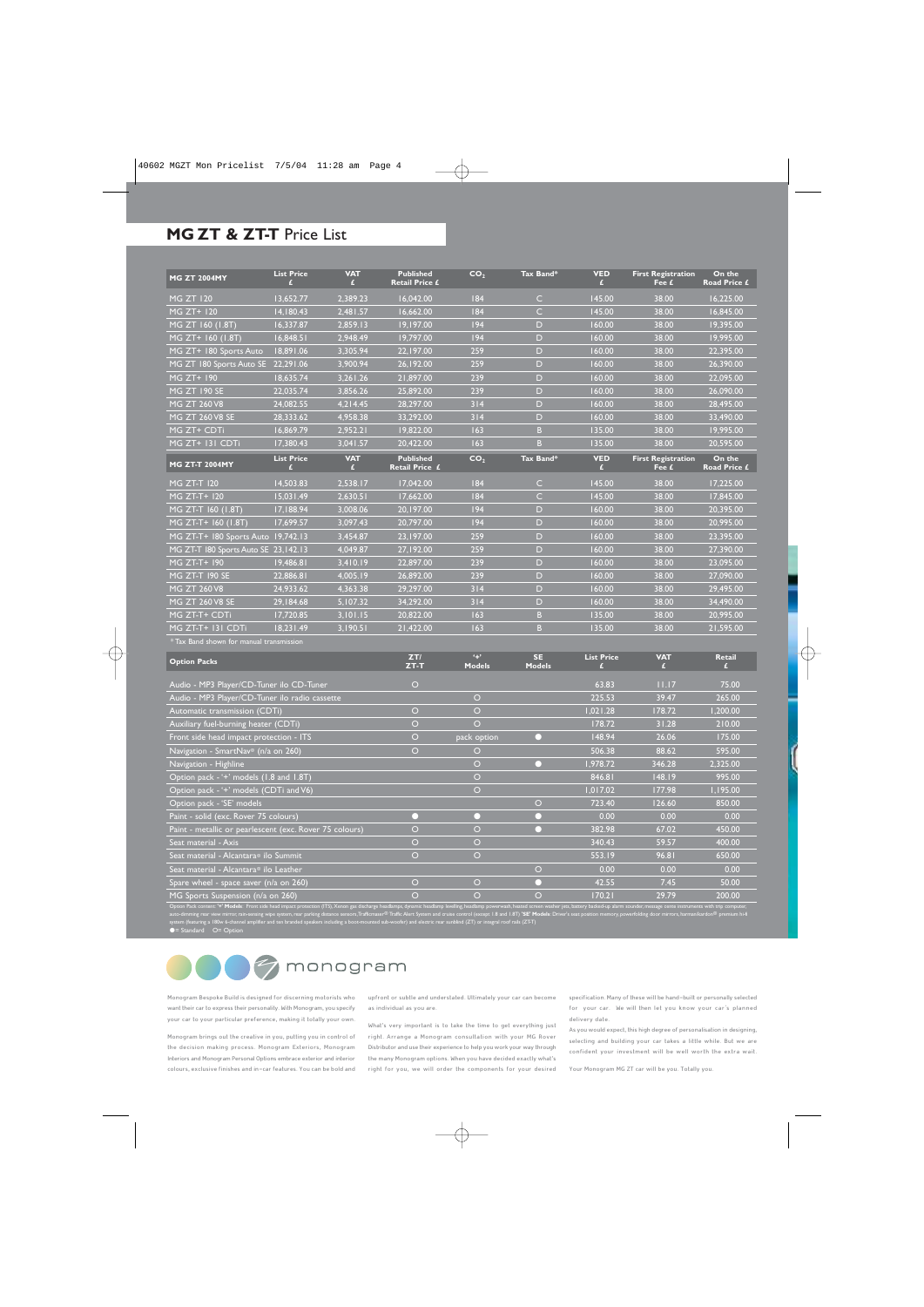### **MG ZT & ZT-T** Additional Bespoke Build Derivatives



If you haven't found a model to meet your precise requirements, these additional models are also available.

| <b>MG ZT 2004MY</b>     | <b>List Price</b><br>£ | <b>VAT</b><br>£ | <b>Published Retail Price</b> | CO <sub>2</sub> | Tax Band* | <b>VED</b><br>£ | <b>First Registration</b><br>Fee £ | On the<br>Road Price £ |
|-------------------------|------------------------|-----------------|-------------------------------|-----------------|-----------|-----------------|------------------------------------|------------------------|
| MG ZT 2.5 V6 160Ps      | 17,274.04              | 3,022.96        | 20,297.00                     | 225             | D         | 160.00          | 38.00                              | 20,495.00              |
| MG ZT+ 2.5 V6 160Ps     | 17,784.68              | 3.112.32        | 20,897.00                     | 225             | D         | 160.00          | 38.00                              | 21,095.00              |
| MG ZT 180 Sports Auto   | 18,380.43              | 3,216.57        | 21,597.00                     | 259             | D         | 160.00          | 38.00                              | 21,795.00              |
| <b>MG ZT 190</b>        | 18, 125.11             | 3,171.89        | 21,297.00                     | 239             | D         | 160.00          | 38.00                              | 21,495.00              |
| MG ZT CDTi              | 16.359.15              | 2.862.85        | 19.222.00                     | 163             | В         | 135.00          | 38.00                              | 19.395.00              |
| MG ZT+ CDTi             | 16,869.79              | 2,952.21        | 19,822.00                     | 163             | В         | 135.00          | 38.00                              | 19,995.00              |
|                         |                        |                 |                               |                 |           |                 |                                    |                        |
| <b>MG ZT-T 2004MY</b>   | <b>List Price</b><br>£ | <b>VAT</b><br>£ | <b>Published Retail Price</b> | CO <sub>2</sub> | Tax Band* | <b>VED</b><br>£ | <b>First Registration</b><br>Fee £ | On the<br>Road Price £ |
| MG ZT-T 2.5 V6 160Ps    | 18, 125.11             | 3,171.89        | 21,297.00                     | 225             | D         | 160.00          | 38.00                              | 21,495.00              |
| MG ZT-T+ 2.5 V6 160Ps   | 18,635.74              | 3,261.26        | 21,897.00                     | 225             | D         | 160.00          | 38.00                              | 22,095.00              |
| MG ZT-T 180 Sports Auto | 19.231.49              | 3,365.51        | 22,597.00                     | 259             | D         | 160.00          | 38.00                              | 22,795.00              |
| MG ZT-T 190             | 18,976.17              | 3,320.83        | 22,297.00                     | 239             | D         | 160.00          | 38.00                              | 22,495.00              |
| MG ZT-T CDTi            | 17,210.21              | 3,011.79        | 20,222.00                     | 163             | В         | 135.00          | 38.00                              | 20,395.00              |
| MG ZT-T+ CDTi           | 17.720.85              | 3.101.15        | 20.822.00                     | 163             | B         | 135.00          | 38.00                              | 20,995.00              |

\* Tax Band shown for manual transmission



| <b>Paint Treatments</b>                               | ZT/  | $^{\prime}$   | <b>SE</b> | <b>List Price</b> | <b>VAT</b> | Retail   |
|-------------------------------------------------------|------|---------------|-----------|-------------------|------------|----------|
|                                                       | ZT-T | <b>Models</b> | Models    |                   |            | Price £  |
| Rover 75 colours – Solid (except Raven Black)         |      |               |           | 85.11             | 14.89      | 100.00   |
| Rover 75 colours – Raven Black, metallic, pearlescent |      |               |           | 489.36            | 85.64      | 575.00   |
| Supertallic                                           | Ω    |               |           | 851.06            | 148.94     | 000.00.  |
| Kinetic                                               | ∩    |               |           | 1.276.60          | 223.40     | .500.00  |
| Chromactive                                           | O    |               |           | 1.872.34          | 327.66     | 2,200.00 |
| Chromescent                                           | ∩    |               |           | 2.127.66          | 372.34     | 2.500.00 |
|                                                       |      |               |           |                   |            |          |